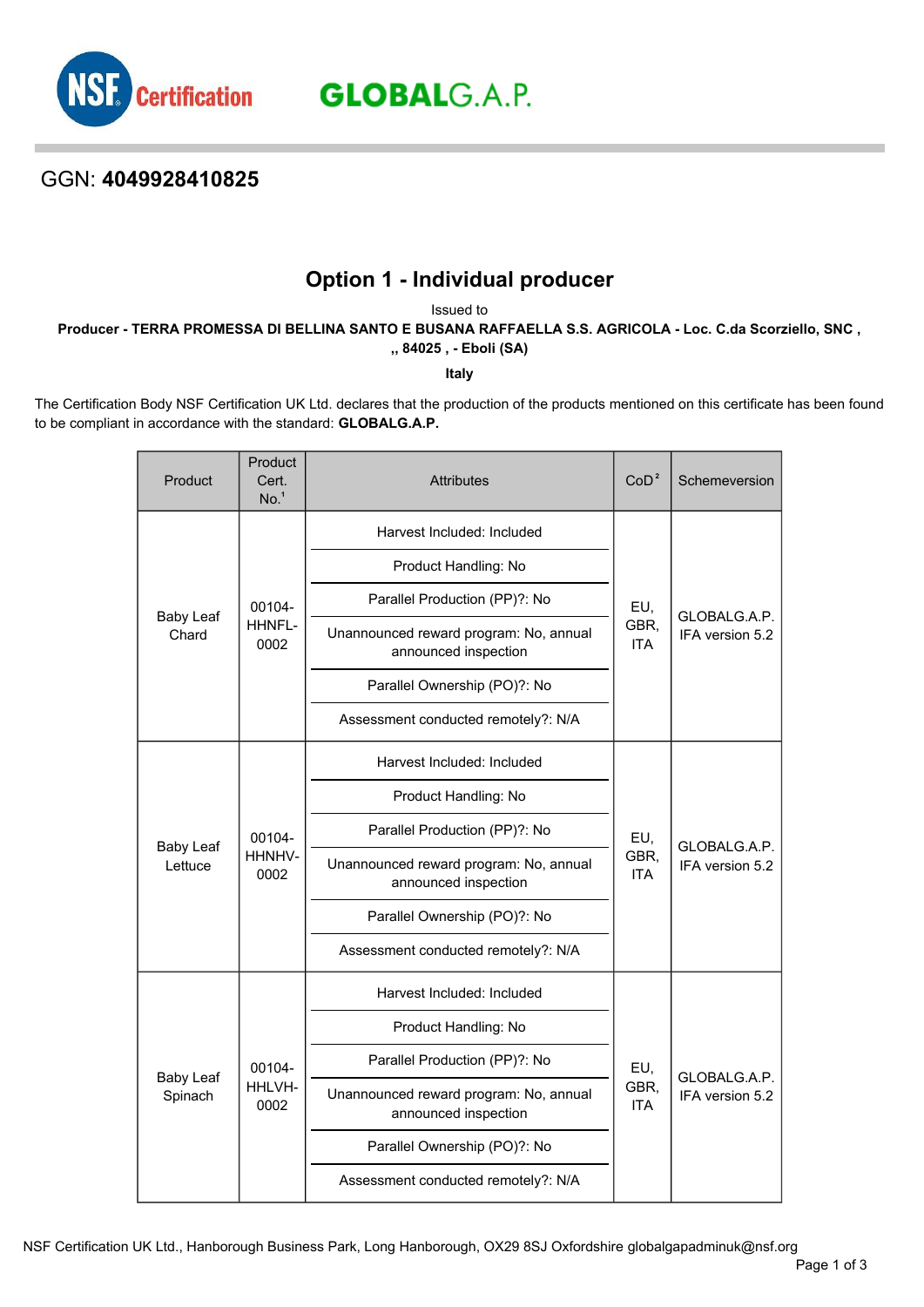| Product                                | Product<br>Cert.<br>No. <sup>1</sup> | <b>Attributes</b>                                              | CoD <sup>2</sup>          | Schemeversion                   |
|----------------------------------------|--------------------------------------|----------------------------------------------------------------|---------------------------|---------------------------------|
| <b>Baby Leaf</b><br><b>Wild Rocket</b> | 00104-<br>HHLTP-<br>0002             | Harvest Included: Included                                     | EU,<br>GBR,<br><b>ITA</b> | GLOBALG.A.P.<br>IFA version 5.2 |
|                                        |                                      | Product Handling: No                                           |                           |                                 |
|                                        |                                      | Parallel Production (PP)?: No                                  |                           |                                 |
|                                        |                                      | Unannounced reward program: No, annual<br>announced inspection |                           |                                 |
|                                        |                                      | Parallel Ownership (PO)?: No                                   |                           |                                 |
|                                        |                                      | Assessment conducted remotely?: N/A                            |                           |                                 |
| Basil (Herb)                           | 00104-<br>HHLXV-<br>0002             | Harvest Included: Included                                     | EU,<br>GBR,<br><b>ITA</b> | GLOBALG.A.P.<br>IFA version 5.2 |
|                                        |                                      | Product Handling: No                                           |                           |                                 |
|                                        |                                      | Parallel Production (PP)?: No                                  |                           |                                 |
|                                        |                                      | Unannounced reward program: No, annual<br>announced inspection |                           |                                 |
|                                        |                                      | Parallel Ownership (PO)?: No                                   |                           |                                 |
|                                        |                                      | Assessment conducted remotely?: N/A                            |                           |                                 |
|                                        | 00104-<br>HHLPV-<br>0002             | Harvest Included: Included                                     | EU,<br>GBR,<br><b>ITA</b> | GLOBALG.A.P.<br>IFA version 5.2 |
|                                        |                                      | Product Handling: No                                           |                           |                                 |
| Corn Salad /                           |                                      | Parallel Production (PP)?: No                                  |                           |                                 |
| Lamb's<br>Lettuce                      |                                      | Unannounced reward program: No, annual<br>announced inspection |                           |                                 |
|                                        |                                      | Parallel Ownership (PO)?: No                                   |                           |                                 |
|                                        |                                      | Assessment conducted remotely?: N/A                            |                           |                                 |
| Perrenial<br>Wall-Rocket<br>(Herb)     | 00104-<br>HHNLL-<br>0002             | Harvest Included: Included                                     | EU,<br>GBR,<br><b>ITA</b> | GLOBALG.A.P.<br>IFA version 5.2 |
|                                        |                                      | Product Handling: No                                           |                           |                                 |
|                                        |                                      | Parallel Production (PP)?: No                                  |                           |                                 |
|                                        |                                      | Unannounced reward program: No, annual<br>announced inspection |                           |                                 |
|                                        |                                      | Parallel Ownership (PO)?: No                                   |                           |                                 |
|                                        |                                      | Assessment conducted remotely?: N/A                            |                           |                                 |